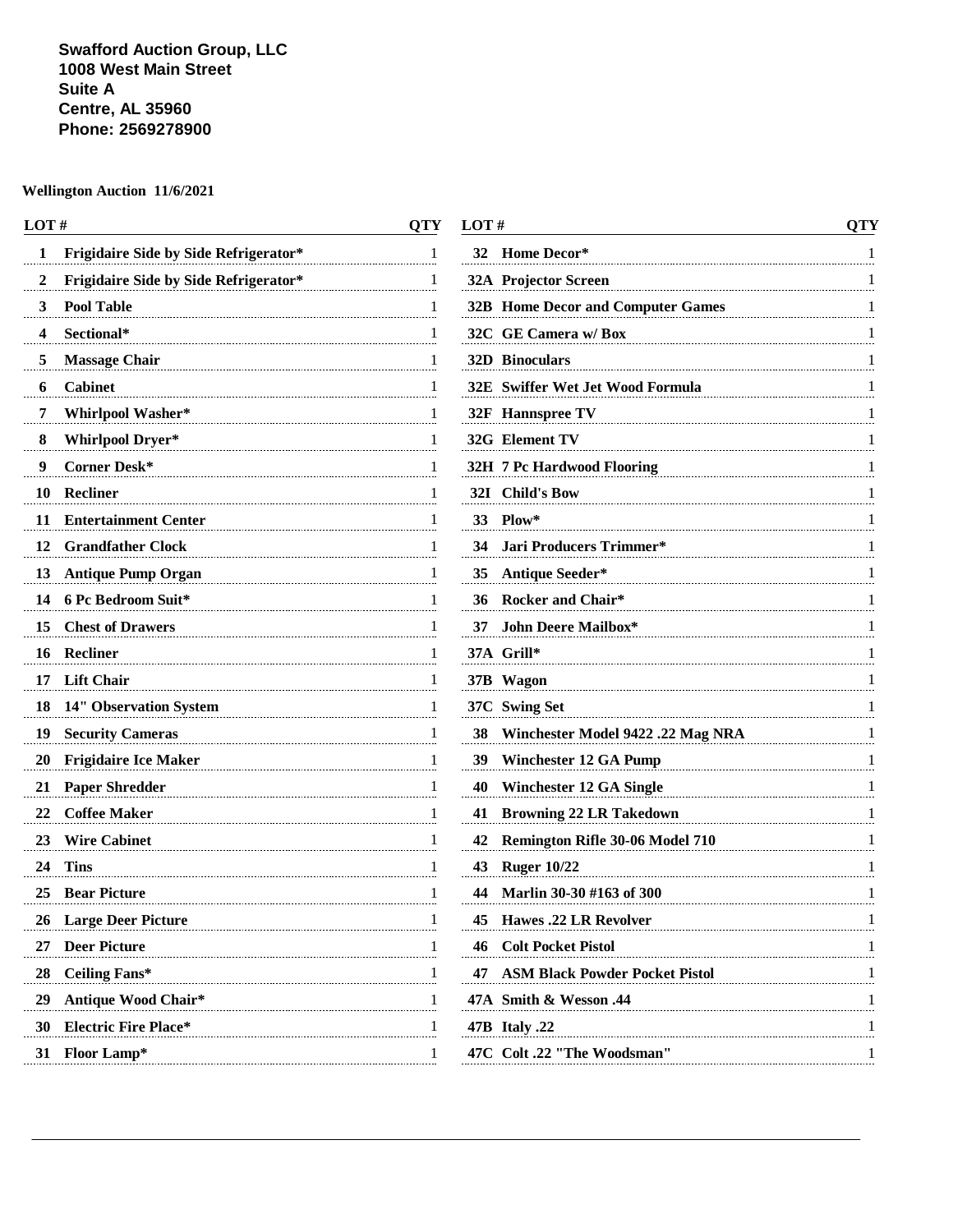| LOT# |                                              | <b>QTY</b> |
|------|----------------------------------------------|------------|
|      | 47D Lightening .22 Cal                       | 1          |
|      | 47E Hand Gun                                 | 1          |
|      | 47F Colt .45 Cal                             | 1          |
|      | 47G Browning Citori Over/Under 12 GA         | 1          |
|      | 47H Stevens 12 GA                            | 1          |
|      | 47I Marlin 30-30                             | 1          |
|      | 47J 2 Holsters                               | 1          |
|      | 47K Choice of 3 Boxes of .22 Ammo            | 3          |
| 48   | <b>Camillus Knife</b>                        | 1          |
| 49   | <b>Camillus Knife</b>                        | 1          |
| 50   | <b>Camillus Knife</b>                        | 1          |
| 51   | <b>Alabama Reunion Knife</b>                 | 1          |
| 52   | Alabama Paul Bryant Knife                    | 1          |
| 53   | <b>Case Knife</b>                            | 1          |
| 54   | <b>Schrade Knife</b>                         | 1          |
| 55   | <b>Old Timer Knife</b>                       | 1          |
| 56   | <b>Bear Knife</b>                            | 1          |
| 57   | <b>Craftsman Anniversary 1927 Knife</b>      | 1          |
| 58   | <b>Buck Knife</b>                            | 1          |
| 59   | <b>Coleman and Barlow Knife</b>              | 1          |
| 60   | <b>Nascar and 92 Elections Knives</b>        | 1          |
| 61   | <b>Lot of Knives</b>                         | 1          |
| 62   | Knife                                        | 1          |
| 63   | Knife                                        | 1          |
| 64   | <b>Knife</b>                                 | 1          |
| 65   | <b>Knife</b>                                 | 1          |
| 66   | <b>Knife</b>                                 | 1          |
| 67   | Knife                                        | 1          |
| 68   | Knife                                        | 1          |
| 69   | <b>Knife</b>                                 | 1          |
| 70   | Knife                                        | 1          |
|      | 70A Case Knife                               | 1          |
|      | 70B Misc. Knives                             | 1          |
| 71   | Box of Green Beret, Fire Ply, and            | 1          |
|      | Stun Gun                                     |            |
| 72   | <b>Box of Knives, and Police Flash Light</b> | 1          |
|      |                                              |            |

| LOT# |                                                                                  | QTY |
|------|----------------------------------------------------------------------------------|-----|
| 73   | <b>Ted Williams and Stan Musical</b><br>Signed and Framed                        | 1   |
| 74   | <b>Red Sox Championship Jersey</b><br>26 Signatures and Framed                   | T   |
| 75   | <b>John Elway Jersey</b><br>Signed and Framed                                    | 1   |
| 76   | <b>Joe Montana Jersey</b><br>Signed and Framed                                   | 1   |
| 77   | 1986 Larry Bird Five Jersey<br>Signed and Framed                                 | 1   |
| 79   | 2010 Canada Hockey Jersey & 1980 Miracle<br>on Ice Signed and Framed             | 1   |
| 80   | 1980's Redskins Signed Football                                                  | 1   |
| 81   | <b>Alabama Signed Helmet</b>                                                     | 1   |
| 82   | <b>Reebok Cleat Signed by Jay Cutler</b>                                         | 1   |
| 83   | <b>Burt Reynolds Signed Picture</b><br>and a concentration of the second service | 1   |
| 83A  | <b>Burnt Reynolds Collectibles</b>                                               | 1   |
| 84   | <b>Thomas Kinkade Light of Freedom 214</b><br>of 590                             | 1   |
| 85   | <b>Thomas Kinkade Elegant Evening at Biltmore</b><br>177 of 795                  | 1   |
| 86   | Alabama Football Vault                                                           | 1   |
| 87   | <b>Paul Walker Signed Picture</b>                                                | 1   |
| 88   | <b>Paul Walker and The Rock Signed Picture</b>                                   | 1   |
| 89   | Paul Walker and Vin Diesel Signed Picture                                        | 1   |
| 90   | <b>Alabama Signed Football</b><br>1970-1994                                      | 1   |
| 101  | 1990 AM General Hummer M998                                                      | 1   |
|      | 102 1997 AM General Hummer M998                                                  | 1   |
|      | 103 Yamaha 4 Seater Golf Cart<br>$\frac{1}{2}$                                   |     |
|      | 104 1992 Skyline Mod 2420 EL Series                                              | 1   |
|      | SN 200L2 9 ND000979                                                              |     |
|      | 105 2011 Keystone Cougar 30' Fifth Wheel                                         | 1   |
|      | 106 1994 Jeep Wrangler                                                           | 1   |
|      | IJ4FY29S5RP435209                                                                |     |
|      | 107 2004 Jeep Wrangler                                                           | 1   |
|      | 1J4FA39S14P700646                                                                |     |
|      | 108 2010 Stallion Trike                                                          | 1   |
|      | 5TYSB4437AT000664                                                                |     |
|      |                                                                                  |     |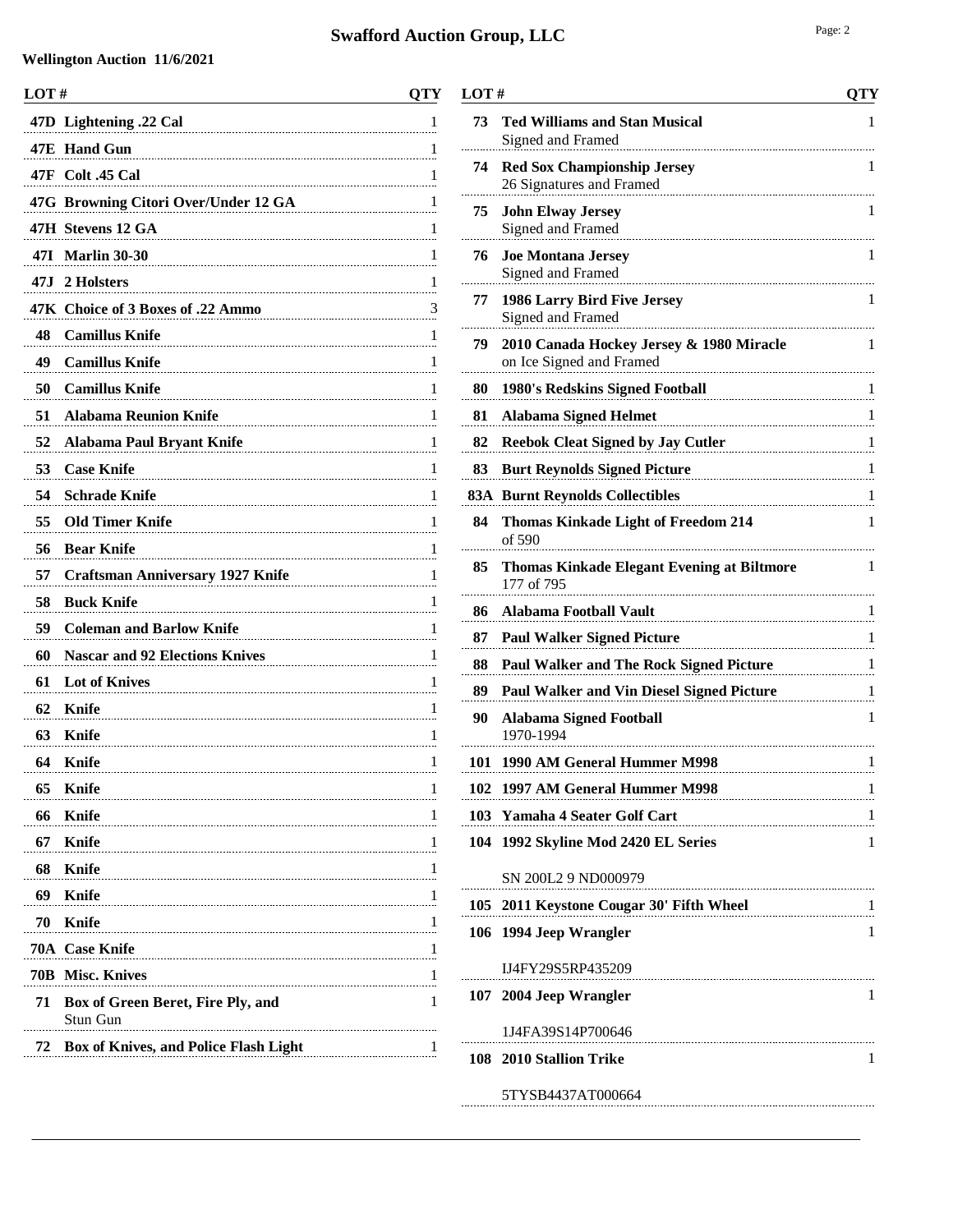| LOT# |                                                                          | QTY |
|------|--------------------------------------------------------------------------|-----|
|      | 109 2005 Harley Davidson Sportster                                       | 1   |
|      | 1HD1CGP365K460813                                                        |     |
|      | 110 24 Ft Fitzgerald Tilt<br>7JVF1AJ29MR000287                           | 1   |
|      | 111 Big Tex 12 GN 30'                                                    | 1   |
|      | 112 Anderson Utility Trailer<br>4YNBN1023FC075745                        | 1   |
|      | 113 20 Ft Fitzgerald Tilt<br>7JVF1AG28MT000274                           | 1   |
|      | 114 Wellcraft Boat                                                       | 1   |
|      | 115 16' Trailer                                                          | 1   |
|      | 116 14 Ft Big Tex Dump Trailer<br>16V3D2422M5046922                      | 1   |
| 117  | 1988 Stockman 3 Horse Trailer                                            | 1   |
|      | 118 Pepsi Trailer                                                        | 1   |
|      | 119 FL70 Freightliner                                                    | 1   |
|      | 1FVABSAK14HM50990                                                        |     |
| 120  | <b>Three Car Hauler Trailer</b><br>1T9AS4B34YL540119                     | 1   |
|      | 121 Gooseneck Trailer                                                    | 1   |
|      | 122 2012 Dodge Charger Police<br>                                        | 1   |
|      | 122A 2008 Crown Vic Police                                               | 1   |
|      | 123 1994 Ford Church Bus                                                 | 1   |
|      | 124 1987 Ford Church Bus                                                 | 1   |
|      | 1FDKE30L6HHA60895                                                        |     |
|      | 125 2008 Cadillac Escalade (SALVAGE<br>DEALER ONLY)<br>1GYFK63898R132314 |     |
|      | 125A 2000 Chevrolet 1500                                                 | 1   |
|      | 2GCEC19T2Y1100634                                                        |     |
|      | <b>125B 1972 VW Beetle</b><br>vin#1122039592                             | 1   |
|      | 126 1996 Ford F350 460                                                   | 1   |
|      | 1FTJW35G7TEA21171                                                        |     |
|      | 127 2007 Chevrolet Silverado 4x4                                         | 1   |
|      | 3CGEK13M07G525988                                                        |     |
|      |                                                                          |     |

| LOT# |                                                                     | <b>OTY</b> |
|------|---------------------------------------------------------------------|------------|
|      | 128 1998 Chevrolet Blazer                                           | 1          |
|      | 1GNCS13W7WK115633                                                   |            |
|      | 129 1930 Ford                                                       |            |
|      | <b>130 1968 Corvette</b>                                            | 1          |
|      | 194678S420397                                                       |            |
|      | 131 1948 Buick                                                      | 1          |
|      | 64986581                                                            |            |
|      | 132 1991 Mercedes Benz 300SL                                        | 1          |
|      | WDBFA61E9MF020530                                                   |            |
|      | 133 1997 BMW 528i                                                   | 1          |
|      |                                                                     |            |
|      | WBADD6325VBW05758                                                   |            |
|      | 134 1984 Mercedes 380 SL                                            | 1          |
|      | BA45A0EA005696                                                      |            |
|      | 135 2006 Mini Cooper S                                              | 1          |
|      | WMWRE33556TL22431                                                   |            |
|      | 136 1999 Chevrolet Monster Truck                                    | 1          |
|      | 137 Pontoon Freedom 240 Fisher                                      | 1          |
|      | 138 1990 Ranger 482V                                                | 1          |
|      | 139 Pontoon Boat                                                    | 1          |
|      | 139A 2004 20' Pontoon w/ Trailer<br>60 Horse Mercury 4 Stroke Motor | 1          |
|      | 139B 6x10 Enclosed Trailer                                          | 1          |
|      | 140 Float                                                           | 1          |
|      | 141 Arcade                                                          | 1          |
|      | 142 Arcade                                                          | 1          |
|      | 143 Power Light Station                                             | 1          |
|      | 144 John Deere 270C LC Excavator                                    | 1          |
|      | 145 Clark Fork Lift*                                                | 1          |
|      | 146 Clark Fork Lift                                                 |            |
|      | 147 Fork Lift                                                       | 1          |
|      | 148 Fork Lift                                                       | 1          |
|      | 149 FS 183 Ranger Boat w/ 115 Murcury Motor                         | 1          |
|      | 150 Boat Trailer                                                    | 1          |
|      | 151 Long Tractor                                                    | 1          |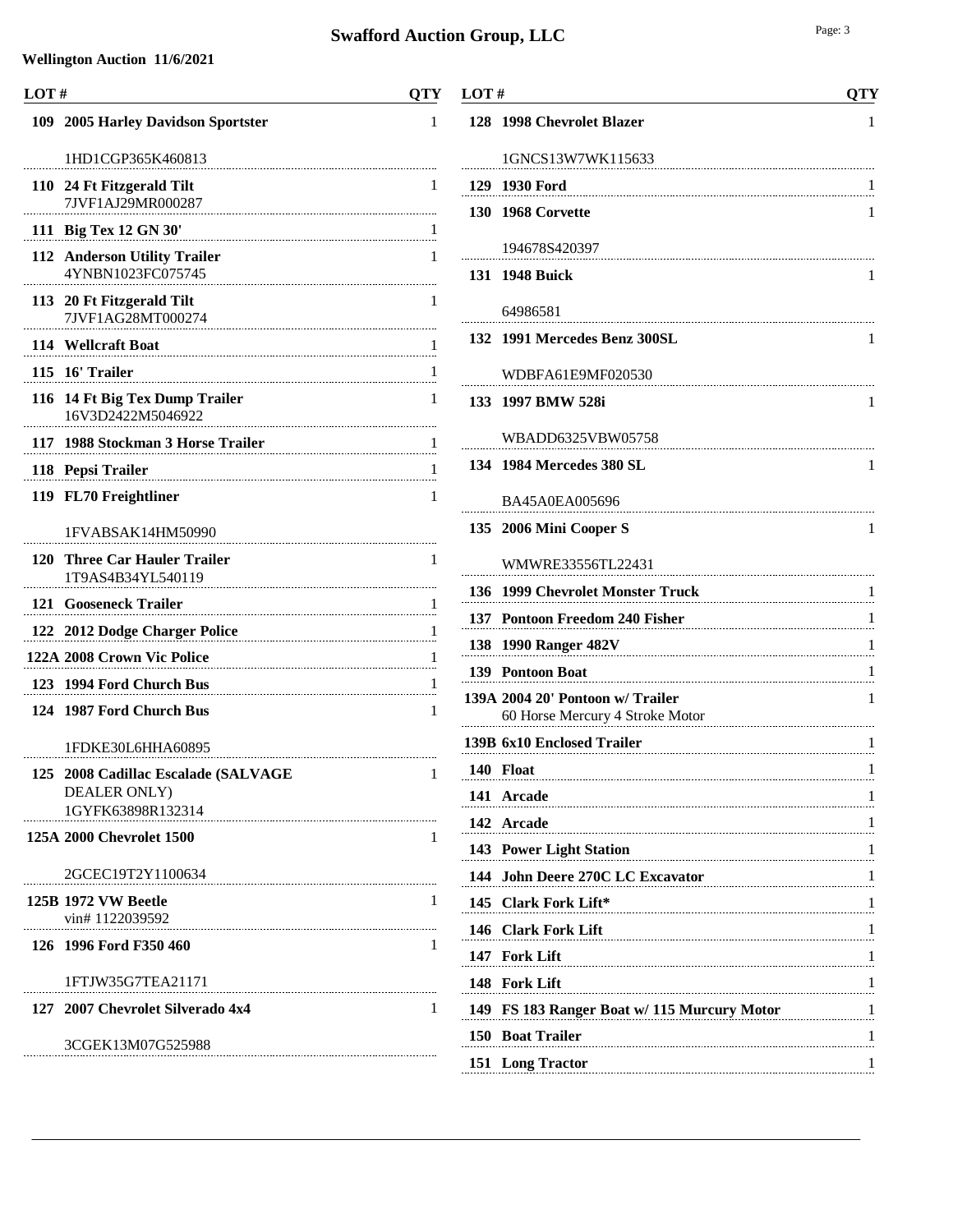| LOT#                                               | <b>QTY</b> |
|----------------------------------------------------|------------|
| 152<br><b>John Deere Tractor</b>                   | 1          |
| 153 Ford 3000                                      | 1          |
| 154<br><b>Chicken Hawk Fork Lift</b>               | 1          |
| 155<br>Kubota Z125S                                | 1          |
| 156<br><b>Troy Built Riding Mower</b>              | 1          |
| <b>Troy Built Push Mower</b><br>157                | 1          |
| <b>Works Weed Eater</b><br>158                     | 1          |
| 159 Pressure Washer                                | 1          |
| 160 1983 Ford Dump Truck                           | 1          |
| 160A Utility Bed                                   | 1          |
| 161 Equipment Trailer                              | 1          |
| <b>162 Equipment Trailer</b>                       | 1          |
| 163 Polaris Sportsman 500 H.R.                     | 1          |
| 164 Carter Go Kart                                 | 1          |
| 165<br><b>Mud Head 208R</b>                        | 1          |
| 166<br>Apollo 250 RX                               | 1          |
| 167<br>Suzuki DRZ 110                              | 1          |
| 168<br>Trike 5.5 HP Engine                         | 1          |
| 169 Homemade Wood Car 2 HP Engine                  | 1          |
| 170<br>110 CC Red 4Wheeler                         | 1          |
| 110 CC Camo 4Wheeler<br>171                        | 1          |
| 172<br><b>Remote Control Wood Boat</b>             | 1          |
| 173 John Deere Wagon                               | 1          |
| 174<br><b>John Deere Tractor w/ Wagon</b>          | 1          |
| <b>John Deere Tractor w/ Bucket</b><br>175         | 1          |
| <b>Radio Flyer Wagon</b><br>176                    | 1          |
| <b>EZ Golf Cart</b><br>177                         | 1          |
| <b>Club Car</b><br>178                             | 1          |
| <b>2010 Polaris Ranger Browning Edition</b><br>179 | 1          |
| <b>180</b><br><b>Grapple</b>                       | 1          |
| 181<br><b>Skid Steer Bucket</b>                    | 1          |
| 182<br><b>Scissor Lift</b>                         | 1          |
| 200<br><b>Contents of Trailer</b>                  | 1          |
| 201<br><b>Filter Tank</b>                          | 1          |
| 202<br>10pc Rebar                                  | 1          |
| 1pc Square Tube                                    |            |

| LOT#                                            | QTY           |
|-------------------------------------------------|---------------|
| 203 Choice of 6 Flower Bins                     | 6             |
| Plastic Bin w/ 55 Gal Barrel<br>204             | 1             |
| 205<br><b>Car Dolly</b>                         | 1             |
| <b>Basketball Goal</b><br>206                   | 1             |
| 207<br>Tin                                      | 1             |
| 208<br>Jet Ski Trailer                          | 1             |
| 209 Pallet Jack                                 | 1             |
| 209A Pallet Jack                                | 1             |
| 210 Trailer Fenders                             | 1             |
| 211 Choice of 8 Fork Lift Tires                 | 8             |
| 212<br><b>Round Folding Table</b>               | 1             |
| 213 Round Metal Patio Table                     | 1             |
| 214 3 Plastic Lounge Chairs                     | 1             |
| 215 Fire Alarm Sprinkler Cover                  | 1             |
| 216 Pallet of Life Jackets                      | 1             |
| 217 Pallet of Decorative Handles                | 1             |
| 218 Ladder                                      | 6             |
| 218A Ladder                                     | 1             |
| 218B Ladder                                     | 1             |
| 218C Ladder                                     | 1             |
| 219 Grizzly Sander                              | 1             |
| 220<br><b>Signode Reel</b>                      | 1             |
| 221 Pig Mats                                    | 1             |
| 222 Contents of Bin                             | 1             |
| 223 Bin w/ Stand                                | 1             |
| 224 Bucket of Grease Fittings                   | -1            |
| 225 Contents of Bin                             |               |
| 226 Bin w/ Stand                                |               |
| 227 Contents of Top Cabinet                     |               |
| 228 Top Cabinet                                 | 1             |
| 229 Contents of Bottom Cabinet<br>$\frac{1}{2}$ |               |
| 230 Bottom Cabinet                              |               |
| 231 Trolling Motor, Fishing Rods, and Reels     | $\frac{1}{2}$ |
| 232 Tackle Boxes and Misc.                      |               |
| 233 Rod Rack                                    |               |
| 234 Side Kick Pride Electric Wheel Chair        | 1             |
|                                                 |               |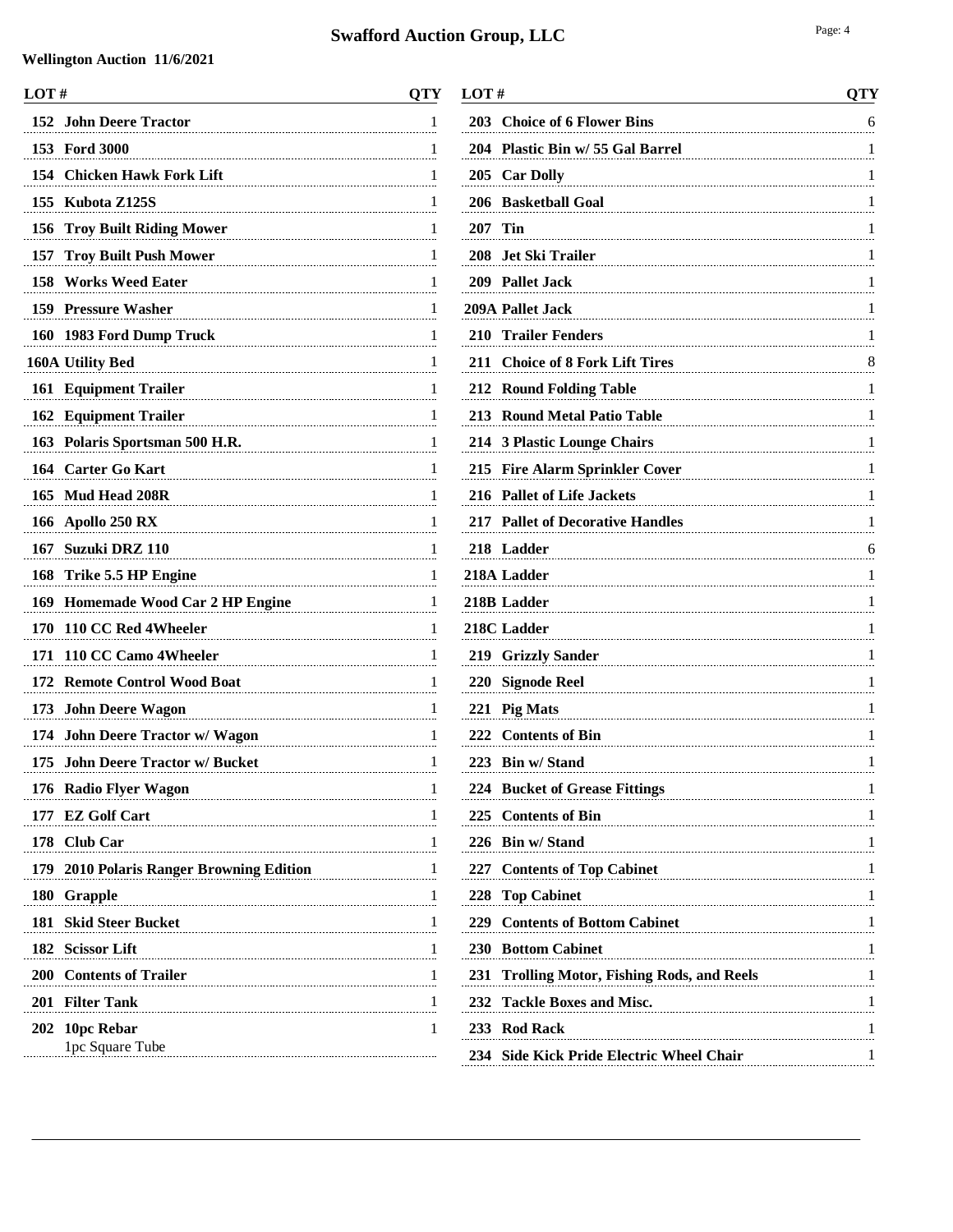#### **Swafford Auction Group**

| LOT#       |                                                            | QTY                           |
|------------|------------------------------------------------------------|-------------------------------|
| 235        | <b>Wooden Folding Table</b>                                | 1                             |
| 236        | <b>Delta Boring Machine</b>                                | 1                             |
| 237        | <b>Glass Beakers</b>                                       | 1                             |
| 238        | <b>Metal Cabinet</b>                                       | 1                             |
|            | 239 20 Glass Insulators                                    | 1                             |
| 240        | <b>Hand Soap</b>                                           | 1                             |
| 241        | <b>Choice of 14 Routers</b><br>Dewalt, Bosch, Porter Cable | 14                            |
|            | 242 Box of Light Bulbs                                     | 1                             |
|            | 243 Wooden Book Shelf                                      | 1                             |
|            | 244 Gray Wooden Cabinet                                    | 1                             |
|            | 244A Soap Box Derby Car                                    | 1                             |
|            | 245 Misc. Aluminum Plates                                  | 1                             |
|            | 246 Choice of 2 Dyna Foggers                               | 2                             |
| 247        | <b>Shrink Wrap</b>                                         | 1                             |
| 248        | <b>Choice of 2 Shelves</b>                                 | $\frac{2}{\cdot \cdot \cdot}$ |
| 249        | <b>Gray Wooden Cabinet</b>                                 | 1                             |
| <b>250</b> | <b>Whoville Signs</b>                                      | 1                             |
| 251        | <b>Oregon</b>                                              | 1                             |
| 252        | <b>Feeders and Back Pack Chair</b>                         | 1                             |
| 253        | Plastic Patio Table w/ Umbrella Stand                      | 1                             |
| 254        | 2 Sleeping bags and 2 Tents                                | 1                             |
| 255        | <b>Canopy w/ Chairs and Bug Light</b>                      | 1                             |
| 256        | <b>Delta Arm Saw</b>                                       | 1                             |
| 257        | <b>Planer</b>                                              | 1                             |
|            | 258 Wood Tech Drill Press<br>1                             | 1                             |
| 259        | <b>Oxygen Acetylene Hoses</b>                              | 1                             |
|            | 260 Choice of 4 Electric Cords                             | 4                             |
|            | 261 Ash Trays                                              | 1                             |
|            | 262 Tray Rack                                              | 1                             |
|            | 263 Vise                                                   | 1                             |
| 264        | <b>Rolling Metal Work Table</b>                            | $\frac{1}{2}$                 |
|            | 265 Ratchet Straps                                         | 1                             |
|            | 266 Ratchet Straps                                         | 1                             |
|            | 267 Ratchet Straps                                         | 1                             |
|            | 268 Ratchet Straps                                         | 1                             |
|            |                                                            |                               |

| ction Group, LLC                            | Page: 5 |
|---------------------------------------------|---------|
| LOT $#$                                     | OTY     |
| 269 Harness Straps                          |         |
| 270 Straps                                  | -1      |
| 271 Choice of 31 Cases of 5W30/10W40/ATF 31 |         |
| 272 Metal Rolling Rack                      | -1      |
| 273 Rag Can                                 | -1      |
| 274 Extension Cords                         | -1      |
| 275 Extension Cords                         | -1      |
| 276 Grinding Wheels and Racks               | -1      |
| 277 Extension Cords                         |         |
| 278 3 Bird Houses                           |         |
| 279 Trailer Hitches and Balls               |         |
| 280 Casters                                 |         |
| 281 Tractor Pins                            |         |
| 282 Heavy Duty Extension Cords              |         |
| 283 Heavy Duty Extension Cords              | -1      |

|     | <b>283 Heavy Duty Extension Cords</b><br>1                                     |
|-----|--------------------------------------------------------------------------------|
|     | 284 Wooden Shelf<br>ı                                                          |
| 285 | <b>Contents of Top 2 Drawers of Tool Box</b><br>1<br><b>Pliers and Cutters</b> |
| 286 | <b>Contents of Drawer</b><br>1<br>Metric Wrenches                              |
| 287 | <b>Contents of Drawer</b><br>1<br><b>Standard Wrenches</b>                     |
| 288 | <b>Contents of Drawer</b><br>1<br>Pipe and Crescent Wrenches                   |
|     | 289 Contents of Drawer<br>1<br><b>Screw Drivers</b>                            |
|     | 290 Contents of Drawer<br>1<br><b>Hammers</b>                                  |
|     | 291 Contents of Drawer<br>1<br><b>Sockets</b>                                  |
|     | 292 Contents of Drawer<br>1<br>Drill Bits                                      |
|     | 293 Contents of Drawer<br>1<br><b>Tape Measures</b>                            |
| 294 | <b>Top Husky Tool Box</b><br>1                                                 |
| 295 | <b>Bottom Husky Tool Box</b><br>-1                                             |
| 296 | <b>Choice of 25 Reebok Baseball Cleats</b><br>25                               |
|     | 297 Above Ground Pool<br>1                                                     |
| 298 | <b>Choice of 2 Creepers</b>                                                    |
|     |                                                                                |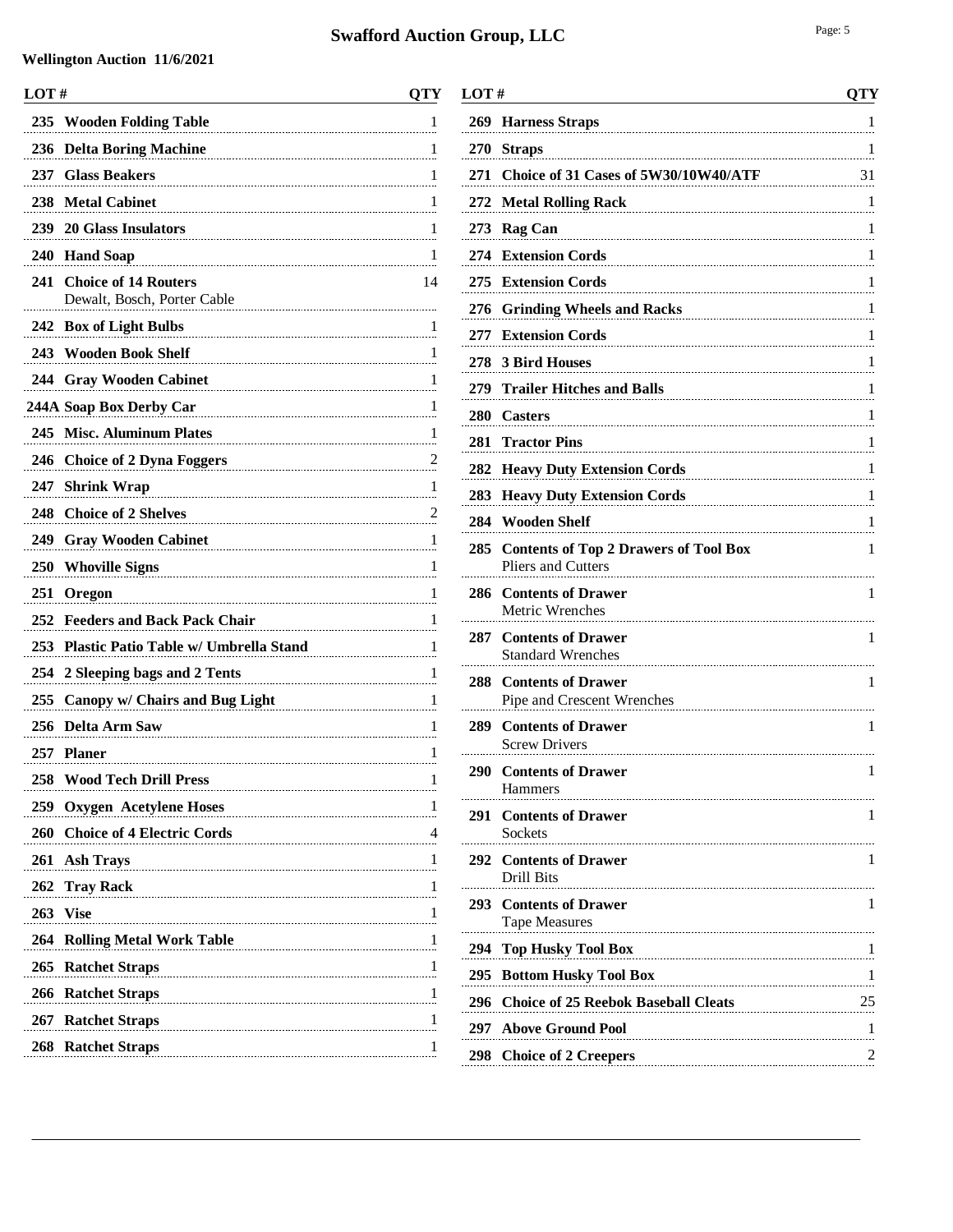| LOT#                                                                                    | OTY           |
|-----------------------------------------------------------------------------------------|---------------|
| <b>Rolling Stools</b><br>299                                                            | 1             |
| 300<br><b>Choice of 3 Hydro Jacks</b>                                                   | $\frac{3}{2}$ |
| 301<br><b>Jack Stands and Bottle Jacks</b><br>                                          | 1             |
| 302<br>20 Ton Bottle Jack w/ 2 Stands                                                   | 1             |
| <b>4 Boxes of Spray Paint</b><br>303                                                    | 1             |
| 304<br>5 Boxes of Paint, Oil, and Cleaners                                              | 1             |
| 305<br>3 Boxes of 2 Cycle Oil, Grease, and Cleaner                                      | 1             |
| 306<br>5 Boxes of Oil, Paint, and Sealers                                               | 1             |
| 7 Spoils of Wire<br>307                                                                 | 1             |
| 308<br><b>Coolers</b>                                                                   | 1             |
| 309<br><b>Water Pumps</b>                                                               | 1             |
| <b>Paint Sprayers, and Paint Supplies</b><br>310                                        | 1             |
| 6 Bags of Weed and Feed<br>311                                                          | 1             |
| 312<br><b>Bleach and Degreaser</b>                                                      | 1             |
| 313 Counter Tops                                                                        | 1             |
| 313A Metal Shelf                                                                        | 1             |
| 314 Linear Shop Lights                                                                  | 1             |
| 315<br><b>Shop Lights and Stands</b>                                                    | 1             |
| <b>Trailer Lights and Reflectors</b><br>316                                             | 1             |
| 317<br><b>Pumps</b>                                                                     | 1             |
| <b>Air Bags and Brackets</b><br>318                                                     | 1             |
| 319<br><b>Inflatables</b>                                                               | 1             |
| 320<br><b>Transit-David White</b>                                                       | 1             |
| <b>5 Boxes of Misc Screws</b><br>321                                                    | 1             |
| <b>Velcro, Wire Loop, and Misc. Automotive</b><br>322                                   | 1             |
| 322A Metal Shelf                                                                        |               |
| 323 Contents of Rolling Bin Cart                                                        | 1             |
| 324 Rolling Bin Cart<br>1                                                               | 1             |
| 325 Misc Boat Motor and Parts<br>$\begin{array}{c c c c c} & & 1 \\ \hline \end{array}$ |               |
| <b>326 Fan</b>                                                                          | 1             |
| 327 6" Bench Grinder                                                                    |               |
| 328 Cressor Aluminum Shelf                                                              | 1             |
| 329 First Aid Kit                                                                       | 1             |
| 330 Head Lamps and Rocker Set 1                                                         |               |
| <b>331 Electrical Hardware</b><br>1                                                     | 1             |
| 332 Sand Paper and Pads                                                                 | 1             |
|                                                                                         |               |

| 333 | <b>Notebook Paper</b><br>1                                  |
|-----|-------------------------------------------------------------|
|     | 334 Paslode Nail Gun<br>1                                   |
|     | 335 Wooden Shelf<br>1                                       |
| 336 | <b>Bit Organizer</b><br>1                                   |
| 337 | <b>Contents of Blue Cabinet</b><br>1                        |
| 338 | <b>Blue Cabinet</b><br>1                                    |
| 339 | <b>Contents of Drawer</b><br>1<br>Cutters                   |
| 340 | <b>Contents of Drawer</b><br>1<br>Wrenches                  |
| 341 | Sockets<br>1                                                |
|     | 342 Ratchets and Extenders<br>1                             |
|     | <b>342A Screw Drivers and Allen Wrenches</b><br>1           |
|     | 343 Drill Bits<br>L                                         |
|     | 344 Contents of Bottom 4 Drawers<br>1                       |
| 345 | <b>Cabinet</b><br>1                                         |
| 346 | <b>Concrete Tools</b><br>1                                  |
| 347 | <b>Alloy Stamps</b><br>1                                    |
| 348 | <b>Chargers and Pumps</b><br>1                              |
| 349 | <b>Misc, Including Sander</b><br>1<br>                      |
| 350 | <b>Contents of Shelf</b><br>1<br>Lights and Misc Automotive |
| 351 | <b>Contents of Shelf</b><br>1<br>Torches, Hoses, and Gauges |
|     | <b>352 Machine Mounted Receiver</b><br>1                    |
|     | 353 Door Locks and Hinges<br>1                              |
|     | 353A Rolling Rack<br>1                                      |
|     | 354 Peg Board<br>1                                          |
|     | 355 8' Fluorescent Lamps<br>1                               |
| 356 | <b>Misc Home Decor</b><br>1<br>Including Winnie The Pooh    |
| 357 | Coca-Cola Memorabilia<br>1                                  |
|     | 357A Coca-Cola Memorabilia<br>1                             |
|     | 357B Coca-Cola Memorabilia<br>$\frac{1}{2}$                 |
|     | 357C Coca-Cola Memorabilia<br>1                             |
|     | 357D Coca-Cola Memorabilia<br>1                             |

 **Moving Blankets** 1 **Stainless Shelf** 1

**LOT # QTY**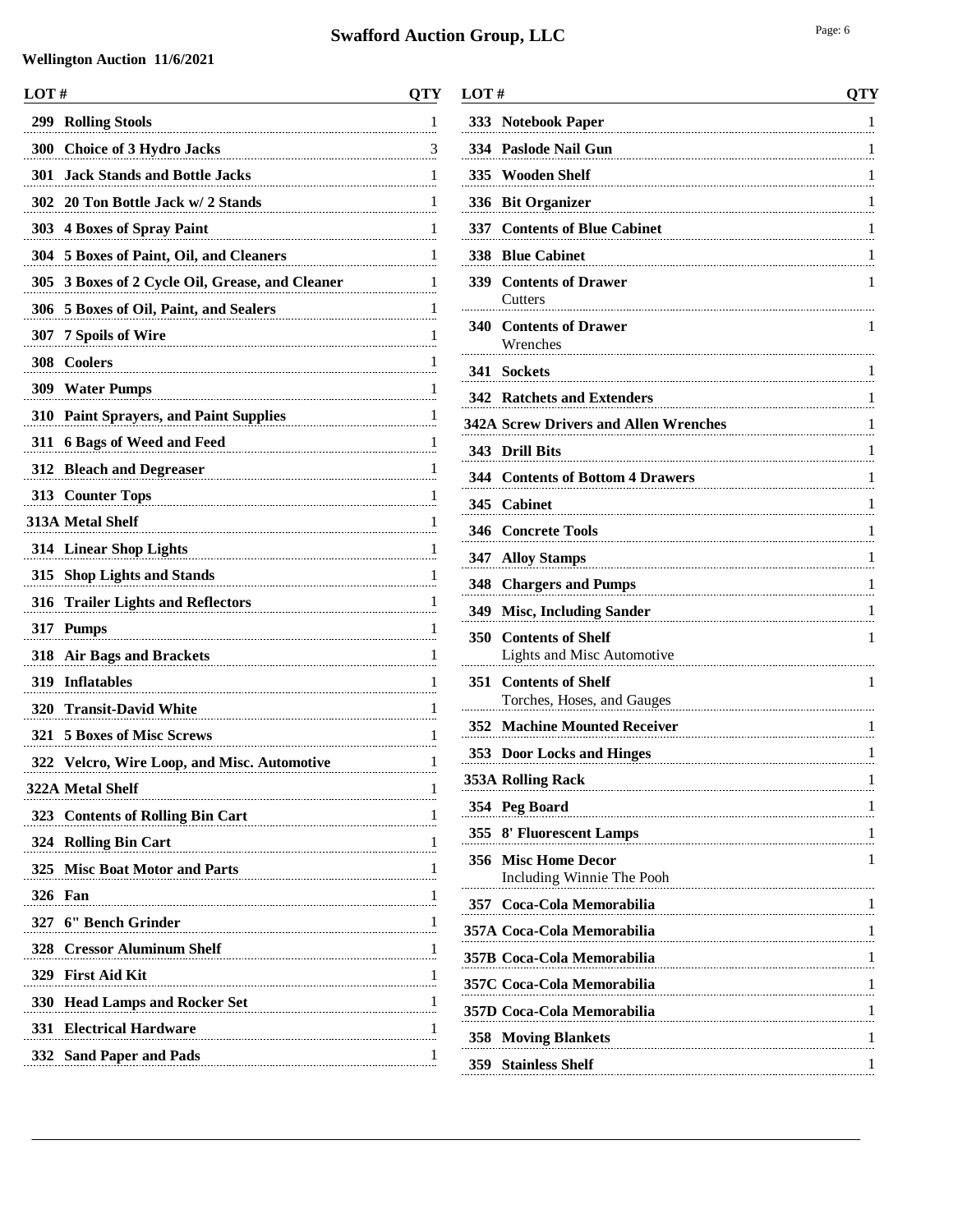#### **Wellington Auction 11/6/2021**

| LOT# |                                                                                            | <b>QTY</b> |
|------|--------------------------------------------------------------------------------------------|------------|
| 360  | <b>Contents of Peg Board</b>                                                               | 1          |
|      | 361 Electric Hoist                                                                         | 1          |
|      | 362 Magnet                                                                                 | 1          |
| 363  | 1in. Impact                                                                                | 1          |
|      | 364 Wrenches                                                                               | 1          |
| 365  | <b>C-Clamps</b>                                                                            | 1          |
|      | 366 Pipe Wrenches                                                                          | 1          |
| 367  | 2 Stainless Steel Boat Props                                                               | 1          |
| 368  | <b>Trailer Winch and Boat Anchors</b>                                                      | 1          |
|      | 369 2 Pipe Wrenches                                                                        | 1          |
| 370  | <b>300 Ft Tape Measure</b>                                                                 | 1          |
| 371  | <b>Torch Hoses and Gauges</b>                                                              | 1          |
| 372  | <b>Torches</b>                                                                             | 1          |
|      | 373 Hand Saws                                                                              | 1          |
|      | 374 Bolt Cutters                                                                           | 1          |
|      | 375 Fish Coat Hanger and Wooden Duck                                                       | 1          |
|      | 376 Vise w/ Misc. Items                                                                    | 1          |
| 377  | <b>Predator 6500W Generator</b>                                                            | 1          |
| 378  | <b>Shop Fan</b>                                                                            | 1          |
|      | 379 Brooms and Dust Pans                                                                   | 1          |
| 380  | <b>Scaffolding</b>                                                                         | 1          |
| 381  | Rotary 10K Shop Lift*                                                                      | 1          |
|      | 382 Black Grill                                                                            | 1          |
|      | 383 Pulley                                                                                 | 1          |
|      | 384 Hitch                                                                                  | 1          |
| 385  | <b>Fork Extenders</b>                                                                      | 1          |
| 386  | <b>Bucket Blade</b>                                                                        | 1          |
| 387  | <b>Aluminum Ramps and Diamond Plate</b><br>the contract of the contract of the contract of | 1          |
| 388  | <b>Angle Iron</b>                                                                          | 1          |
|      | <b>389 Metal Saw Horses</b>                                                                | 1          |
|      | 390 Caution Sign Holders                                                                   | 1          |
| 391  | <b>Choice of Chains</b>                                                                    | 1          |
| 392  | <b>Vintage Gulf Gas Pump</b>                                                               | 1          |
| 393  | <b>Choice of 2 Saw Blades</b>                                                              | 2          |
| 394  | <b>Tie Down Brackets</b>                                                                   | 1          |
|      | 395 Contents of Shelf<br>Staplers, Chalk Line, and Bulbs                                   | 1          |
|      |                                                                                            |            |

| LOT# |                                                         | <b>QTY</b> |
|------|---------------------------------------------------------|------------|
|      | 396 Misc Lot<br>Canes, Velcro                           | 1          |
|      | 397 Choice of 10 Helmets                                | 10         |
|      | 398 Contents of Shelf<br>Motorcycle Bags and HD Parts   | 1          |
|      | 399 Lot of Misc<br>Valentine Kits, Radio, and Sanders   | 1          |
|      | 400 Contents of Shelf<br>Grinding Rocks, Trailer Tongue | 1          |
|      | 401 Choice of 13 Painted Saw Blades                     | 13         |
|      | <b>402 Antique Saw Blades</b>                           | 1          |
|      | <b>403 Antique Saw Blades</b>                           | 1          |
|      | <b>404 Antique Saw Blades</b>                           | 1          |
| 405  | <b>Antique Saw Blades</b>                               | 1          |
| 406  | 12' Pre Lit Christmas Tree                              | 1          |
|      | 407 7.5' Pre Lit Christmas Tree                         | 1          |
|      | 408 7' Carousel                                         | 1          |
|      | 409 Christmas Decor                                     | 1          |
|      | 410 Rug                                                 | 1          |
| 411  | Vintage Barber Chair                                    | 1          |
| 412  | <b>Child's Bench</b>                                    | 1          |
|      | 413 Crib, Highchair, and Horse Rocker                   | 1          |
|      | <b>414 Wooden Rocking Plane</b>                         | 1          |
|      | 415 Antique Walker and Stroller                         | 1          |
|      | 416 2 Antique Child's Chairs                            | 1          |
|      | 417 25 Gal Air Compressor                               | 1          |
|      | 418 Air Tank                                            | 1          |
|      | 419 Kobalt Miter Saw                                    | 1          |
| 420  | <b>Contents of Blue Bin</b><br>Gauges and Gloves        | 1          |
| 421  | <b>Sherwin Williams Paint Shaker</b>                    | 1          |
| 422  | <b>Toilet</b><br>New in Box                             | 1          |
|      | 423 Pry Bars                                            | 1          |
| 424  | 4 Way                                                   | 1          |
|      | 425 4 Way                                               | 1          |
|      |                                                         |            |

 **Water Dispenser and Mirrors** 1 **Ratchet Straps** 1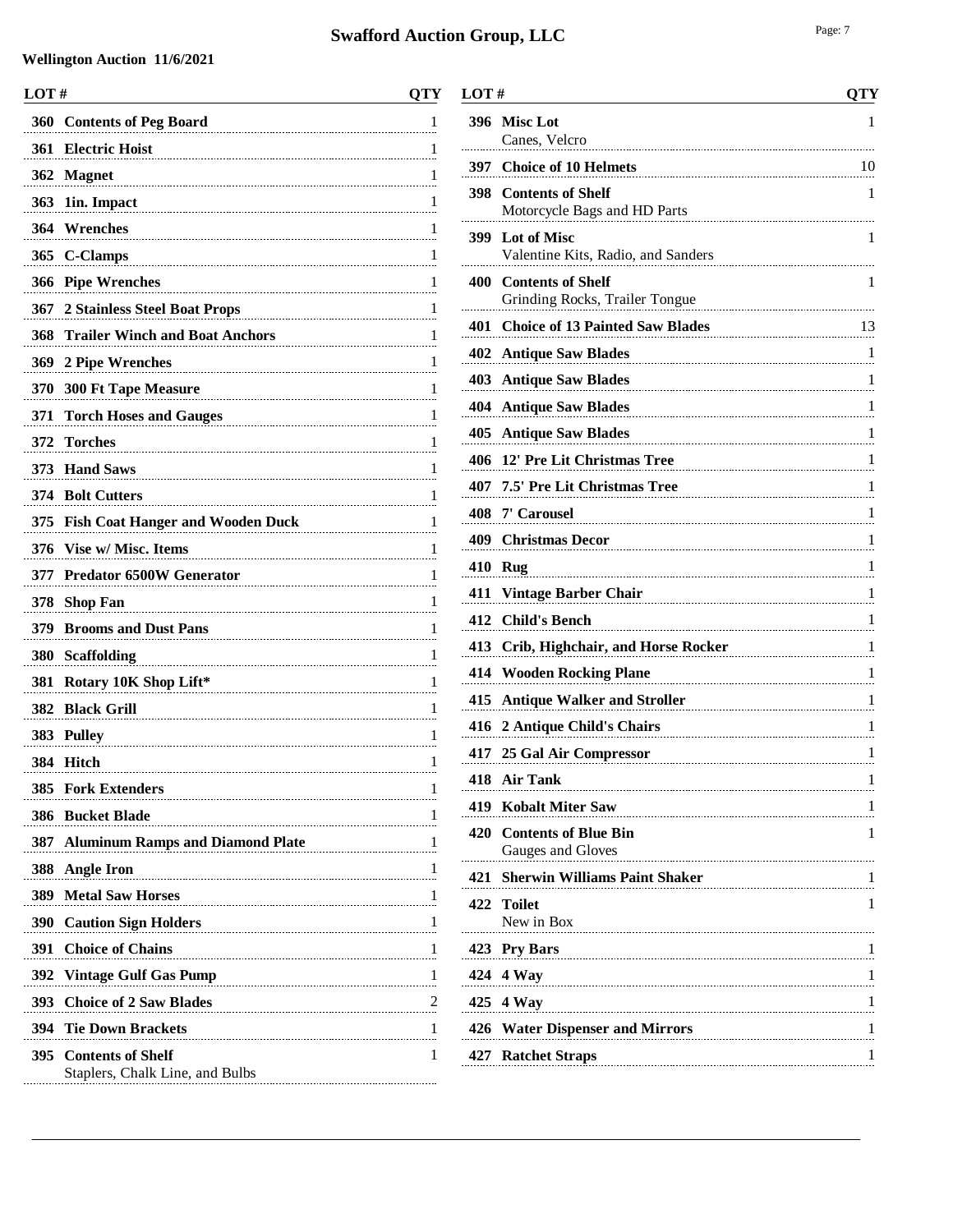| LOT# |                                                  | QTY           |
|------|--------------------------------------------------|---------------|
| 428  | <b>Rope and Straps</b>                           | 1             |
| 429  | <b>Cables and Plate Dog</b>                      | 1             |
| 430  | <b>Chain Binder</b>                              | 1             |
| 431  | <b>Rail Road Cart Movers</b>                     | 1             |
| 432  | <b>Nishyin Pin Ball</b>                          | 1             |
|      | 433 2 Glass Pains                                | 1             |
|      | 434 2 Shoe Horns                                 | 1             |
| 435  | 2 Load Tensioners and Bar                        | 1             |
| 436  | <b>Misc Wood Trim</b>                            | 1             |
| 437  | <b>Shop Rags</b>                                 | 1             |
| 438  | <b>Choice of 2 Kerosene Heaters</b>              | $\frac{2}{2}$ |
| 439  | <b>Motor Home Couch</b>                          | 1             |
|      | 440 T-Tops                                       | 1             |
| 441  | <b>Solar Garden Lights</b>                       | 1             |
| 442  | <b>Fishing Shadow Box w/ Wooden Box</b>          | 1             |
|      | 443 Large Shadow Box                             | 1             |
|      | 444 Clocks                                       | 1             |
| 445  | <b>Weedeater Attachments</b>                     | 1             |
| 446  | <b>Gauges and Caulk Guns</b>                     | 1             |
| 447  | <b>Choice of 2 Thermometers</b>                  | 2             |
|      | 448 Antique Fire Extinguisher                    | 1             |
|      | 449 Fire Extinguisher                            | 1             |
|      | 450 Fire Extinguisher                            | 1             |
|      | 451 Fire Extinguisher                            | 1             |
|      | 452 Golf Clubs                                   | 1             |
|      | 453 4 Plastic Bins                               | 1             |
| 454  | <b>Metal Bin Organizer</b>                       | 1             |
| 455  | 4 Metal Bin Tray w/ Contents                     | 1             |
| 456  | <b>Metal Bin Trays w/ Contents</b>               | 1             |
| 457  | <b>Antique Oiler and Funnel</b>                  | 1             |
| 458  | Lot of Misc.<br>Helmet, Wheel Covers, and Gloves | 1             |
|      | 459 Lock Pick Kit                                | 1             |
| 460  | <b>WWII Mine Detector</b>                        | 1             |
| 461  | <b>Electronics and Bags</b>                      | 1             |
| 462  | <b>Choice of 4 Budweiser Signs</b>               | 4             |
|      |                                                  |               |

| LOT#                                                               | QTY |
|--------------------------------------------------------------------|-----|
| 2 Street Signs<br>Stop and No Parking                              | 1   |
| <b>Old Crow Whiskey Bottle and Stand</b>                           | 1   |
| <b>Beer and Whiskey Bottles</b>                                    | 1   |
| <b>Metal Signs w/ Bucket</b>                                       | 1   |
| 2 Pictures<br>467                                                  | 1   |
| 3 Table Tops & Table w/ Chairs                                     | 1   |
| <b>Speakers and Electronics</b>                                    | 1   |
| <b>Toys</b>                                                        | 1   |
| <b>2 Entertainment Centers</b>                                     | 1   |
| 472 Pipe Vise                                                      | 1   |
| <b>Yard Tools</b>                                                  | 1   |
| 474 Expanded Metal                                                 | 1   |
| <b>Yard Tools</b>                                                  | 1   |
| <b>Yard Tools</b>                                                  | 1   |
| <b>Chains and Chain Binders</b>                                    | 1   |
| <b>Loppers and Crimps</b>                                          | 1   |
| Torch w/ Stand                                                     | 1   |
| <b>Choice of 10 Oxygen Bottles</b>                                 | 10  |
| <b>Choice of 9 Oxygen Bottles</b>                                  | 9   |
| <b>Little Torch Kit</b>                                            | 1   |
| <b>Oxygen Bottle Caps</b>                                          | 1   |
| 484 -<br><b>4 Propane Tanks</b>                                    | 1   |
| <b>3 Propane Tanks</b>                                             | 1   |
| <b>Load Tensioners</b>                                             | 1   |
| <b>Tractor Bars</b>                                                | 1   |
| 5 Breaker Boxes<br>488.                                            | 1   |
| 489 Large Breaker Box                                              | 1   |
| 490 Box of Misc Electronics                                        | 1   |
| 491 All Thread and Wood Trim                                       | 1   |
| <b>Bunk Bed Frame</b>                                              | 1   |
| Refrigerator                                                       | 1   |
| <b>494 Outdoor Games</b><br>Bad Mitten, Corn Hole, and Horse Shoes | 1   |
| 495 Misc Lumber                                                    | 1   |
|                                                                    |     |

 **Scaffolding** 1 **Choice of 3 Heaters** 3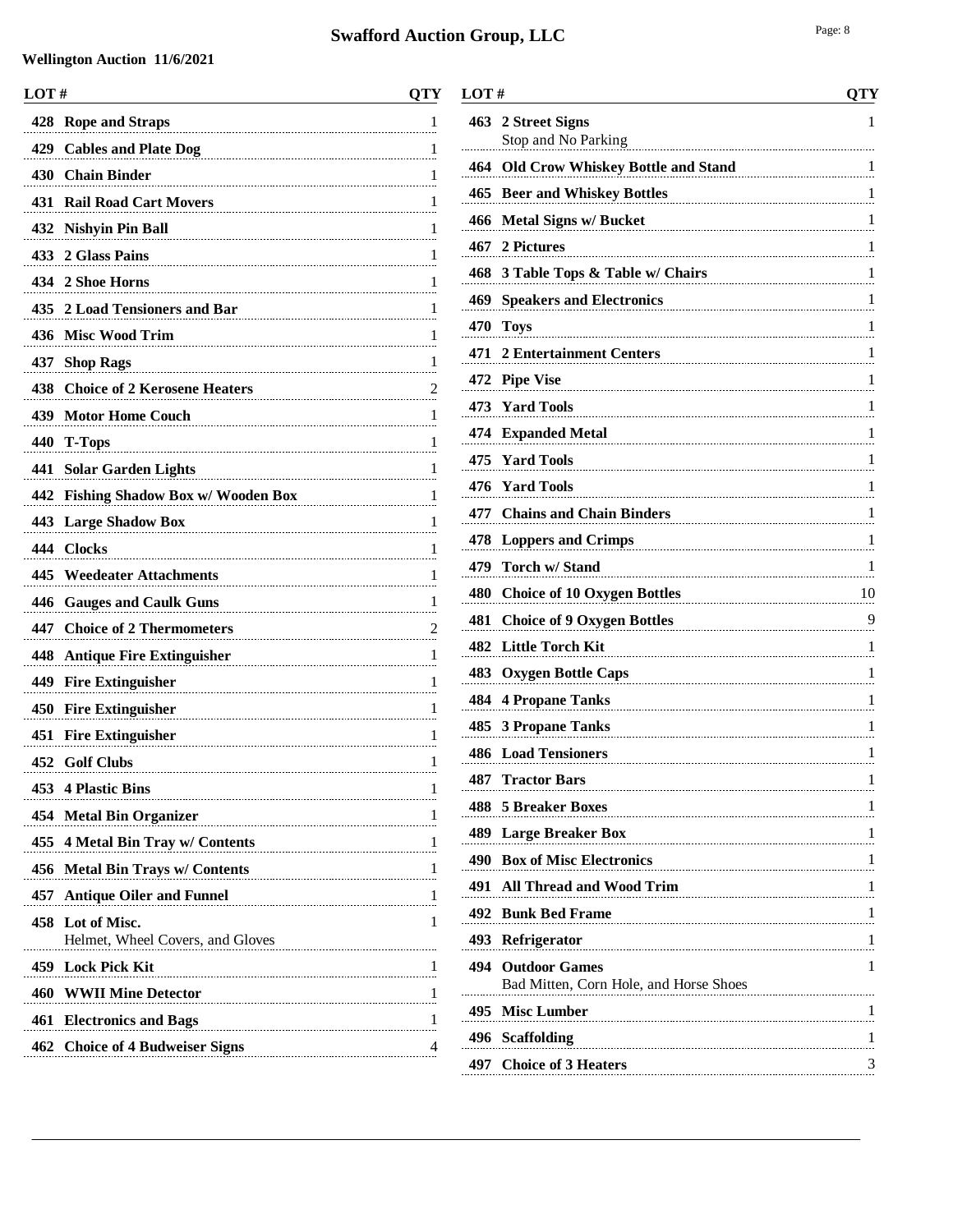| LOT# |                                      | <b>QTY</b> |
|------|--------------------------------------|------------|
| 498  | <b>Sink and Toilet</b>               | 1          |
| 499  | <b>Misc Automotive</b>               | 1          |
|      | 500 3 Blowers                        | 1          |
| 501  | 2 Weed Eaters w/ String              | 1          |
| 502  | <b>Tote of Misc Automotive</b>       | 1          |
|      | 503 Coffee Urns                      | 1          |
| 504  | <b>Home Decor</b>                    | 1          |
| 505  | <b>Scuba Gear</b>                    | 1          |
|      | 506 Craftsman Diesel Pump            | 1          |
|      | 507 Misc Auto and PVC                | 1          |
| 508  | <b>Samsung Dryer</b>                 | 1          |
|      | 509 Vintage Washer                   | 1          |
|      | 510 Vintage Stove Universal Elect.   | 1          |
|      | 510A Wooden Shelf                    | 1          |
|      | 511 Trays and Cart                   | 1          |
|      | 512 Flat Stove                       | 1          |
|      | <b>513</b> Wooden Hammers            | 1          |
| 514  | <b>Misc. Caliber Set</b>             | 1          |
|      | 515 Scleroscope                      | 1          |
| 516  | <b>4 Boxes of Hardware</b>           | 1          |
| 517  | 2 Fans                               | 1          |
| 518  | <b>B&amp;S</b> Motor                 | 1          |
| 519  | Lot of Misc<br>Piping and Door Knobs | 1          |
|      | 520 Insect Fogger                    | 1          |
| 521  | $10''$ Nails                         | 1          |
|      | 522 Water Hose Gaskets               | 1          |
|      | 523 PVC Outside Lighting             | 1          |
|      | 524 Insulators                       | 1          |
|      | 525 2 Bench Grinders                 |            |
|      | 526 Emergency Lighting               |            |
|      | 527 2 Fire Extinguishers             | 1          |
|      | 528 Clear Brick                      | 1          |
|      | 529 Lawn Chairs                      | 1          |
|      | <b>530 Dewalt Plainer</b>            | 1          |
|      | <b>531 Dewalt Porter Cable</b>       | 1          |

| LOT#                                    | <b>QTY</b> |
|-----------------------------------------|------------|
| 532<br><b>Delta Radial Arm Saw</b>      | 1          |
| 533 Sears 10" Radial Saw                | 1          |
| 534 Craftsman Table Saw                 | 1          |
| 535 Ryobi Table Saw                     | 1          |
| <b>535A Kerosene Heater</b>             | 1          |
| <b>Rockwell Table Saw</b><br>536        | 1          |
| <b>537 Rockwell Table Saw</b>           | 1          |
| 538<br><b>Paint Sprayer Kit on Cart</b> | 1          |
| 539 Box Fans                            | 1          |
| 540<br>Char-Broil Grill                 | 1          |
| <b>Grizzly Industrial Vacuum</b><br>541 | 1          |
| <b>Shop Fox Press</b><br>542            | 1          |
| <b>Delta Table Saw</b><br>543           | 1          |
| <b>544 Dayton Dust Collector</b>        | 1          |
| 545<br><b>Wood Tech Dust Collector</b>  | 1          |
| <b>Wood Tech Dust Collector</b><br>546  | 1          |
| <b>Maschinebae-Hebrock</b><br>547       | 1          |
| <b>Milton Saw</b><br>548                | 1          |
| 549 Bridge Saw                          | 1          |
| <b>Emod Machine</b><br>550              | 1          |
| 551<br><b>Camper AC Unit</b>            | 1          |
| <b>3 Clothes Racks</b><br>552           | 1          |
| 553 2 Trash Bins                        | 1          |
| 553A RV Cover                           | 1          |
| 553B Float Fans                         | 1          |
| 554 Choice of 5 Carts                   | 5          |
| 554A Alkota Steam Cleaner               | 1          |
| <b>554B Lincoln Arc Welder</b>          | 1          |
| 554C Pull Bar and Skil Saws             | 1          |
| 554D Aro Pump                           | 1          |
| 554E Choice of 3 Red Lights             | 1          |
| <b>554F Pole Saws</b><br>2 Hydraulic    | 1          |
| <b>554G Power Tools</b>                 | 1          |
| 554H Chain Saw                          | 1          |
| <b>554I</b> Jack Hammers                | 1          |
|                                         |            |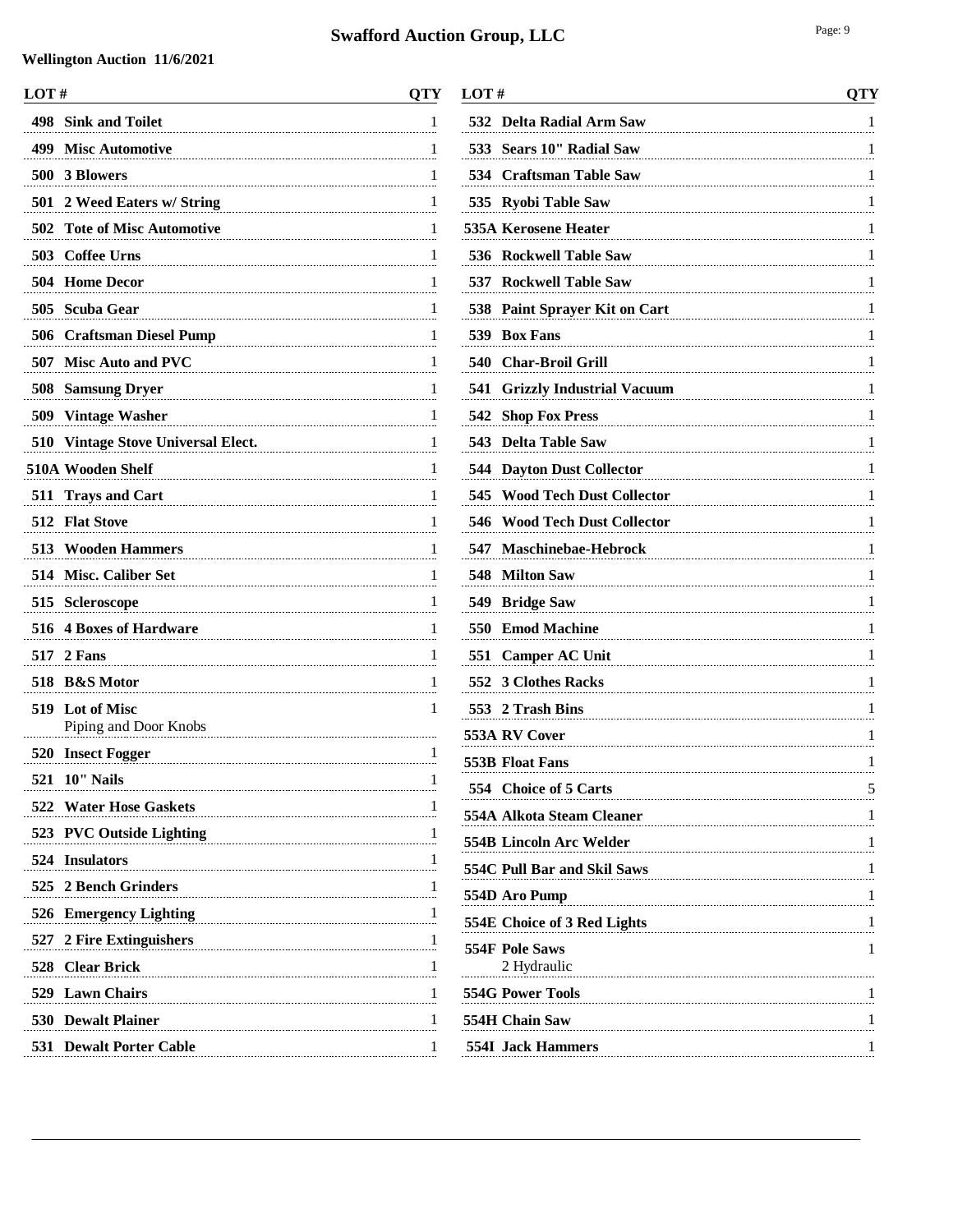l, l.

l,

l.

l.

| LOT#                               | <b>QTY</b>              |
|------------------------------------|-------------------------|
| 554J Handy Cut Disc                | 1                       |
| 554K Job Pro Pressure Washer       | 1                       |
| 554L Wisconsin Motor               | 1                       |
| 554M Golf Cart Set                 | 1                       |
| <b>554N Forney Scales</b>          | 1                       |
| 5540 Westinghouse Electrical Box   | 1                       |
| 554P Car Rack                      | 1                       |
| 554Q 8 Lug Wheels and Tires        | 1                       |
| <b>554R Hydraulic Hoses</b>        | 1                       |
| 554S Choice of 6 Logs              | 6                       |
| <b>554T Valve Grinding Machine</b> | 1                       |
| 554U Electric Welder               | 1                       |
| <b>554C Transit Robo</b>           | 1                       |
| $\mathbf C$                        |                         |
| 555 Electric Charge for Fork Lift  | 1                       |
| 556<br><b>Trash Cans</b>           | 1                       |
| 13 Hooks<br>557                    | 1                       |
| 558<br>10 Hooks                    | 1                       |
| 10 Hooks<br>559                    | 1                       |
| 560<br>10 Hooks                    | 1                       |
| 561<br>Rack                        | 1                       |
| 562 Bingo Cards                    | 1                       |
| 563 Choice of 3 Bingo Boards       | $\overline{\mathbf{3}}$ |
| <b>Choice of 96 Chairs</b><br>564  | 96                      |
| 565<br><b>Choice of 90 Tables</b>  | 90                      |
| 566 Counters                       | 1                       |
| <b>567 Plastic Shelves</b>         | 1                       |
| <b>Trailer</b><br>568              | 1                       |
| 569 Load Ramp                      | 1                       |
| 570 Metal Cabinet                  | $\overline{1}$          |
| 571 10' Ladder                     | 1                       |
| 572 2 Vintage Chairs               | 1                       |
| 573 Roder Stove                    | 1                       |
| 574 Speaker Boxes                  | 1                       |
| 575<br><b>Office Chairs</b>        | 1                       |
| 576 Speaker Boxes                  | 1                       |
|                                    |                         |

| LOT # |                                                                            | QTY                           |
|-------|----------------------------------------------------------------------------|-------------------------------|
|       | 577 Hidabed                                                                | 1                             |
| 578   | 3 Tables and Counter Top                                                   | 1                             |
|       | 580 Fire Pit                                                               | 1                             |
| 581   | <b>Metal Shelves</b>                                                       | 1                             |
|       | 582 Razor Bike, Go Cart, and 2 Scooters                                    | 1                             |
| 583   | 2 Bud Cars                                                                 | 1                             |
|       | 584 Mini Model A                                                           | 1                             |
|       | 585 Mini Model A                                                           | 1                             |
|       | 586 Paint Sprayer Hydro Max                                                | 1                             |
| 587   | <b>Karchar Pressure Wash</b>                                               | 1                             |
| 588   | <b>Shop Vac</b>                                                            | 1                             |
| 589   | <b>Trolling Motor</b>                                                      | 1                             |
| 590   | <b>Nascar Squared Truck Lid</b>                                            | 1                             |
| 591   | <b>Grease Station</b>                                                      | 1                             |
|       | 592 Mats                                                                   | 1                             |
|       | 593 Propane Cooker                                                         | 1                             |
| 594   | <b>Tow Leveler</b>                                                         | 1                             |
|       | 595 Oil Lamp                                                               | 1                             |
| 596   | <b>Nascar Hood</b>                                                         | 1                             |
| 597   | Kennel                                                                     | 1                             |
| 598   | <b>Hitch Rack</b>                                                          | 1                             |
|       | 599 5th Wheel Plate                                                        | 1                             |
| 600   | <b>Golf Cart Scat and Windshield</b>                                       | 1                             |
|       | <b>601 Aluminum Ramps</b>                                                  | 1                             |
|       | 602 Rusty Wallace Nascar Side                                              | 1                             |
| 603   | <b>ProForm Activator</b>                                                   |                               |
|       | 604 Schwinn Biofit                                                         | $\frac{1}{\cdot \cdot \cdot}$ |
|       | 605 ProForm Elliptical                                                     |                               |
|       | <b>606</b> Shower Bench                                                    | 1                             |
|       | 607 5 Trusses                                                              | 1                             |
|       | <b>607A Choice of 6 Metal Spools</b><br>$\begin{array}{c c} 6 \end{array}$ |                               |
|       | 608 Boat Motor                                                             | 1                             |
|       | 609 Misc Tires                                                             | 1                             |
|       | 610 Misc Tires                                                             | $\overline{1}$                |
|       | 611 10-20's x4                                                             | 1                             |
|       | 612 10-20's x 4                                                            | 1                             |
|       |                                                                            |                               |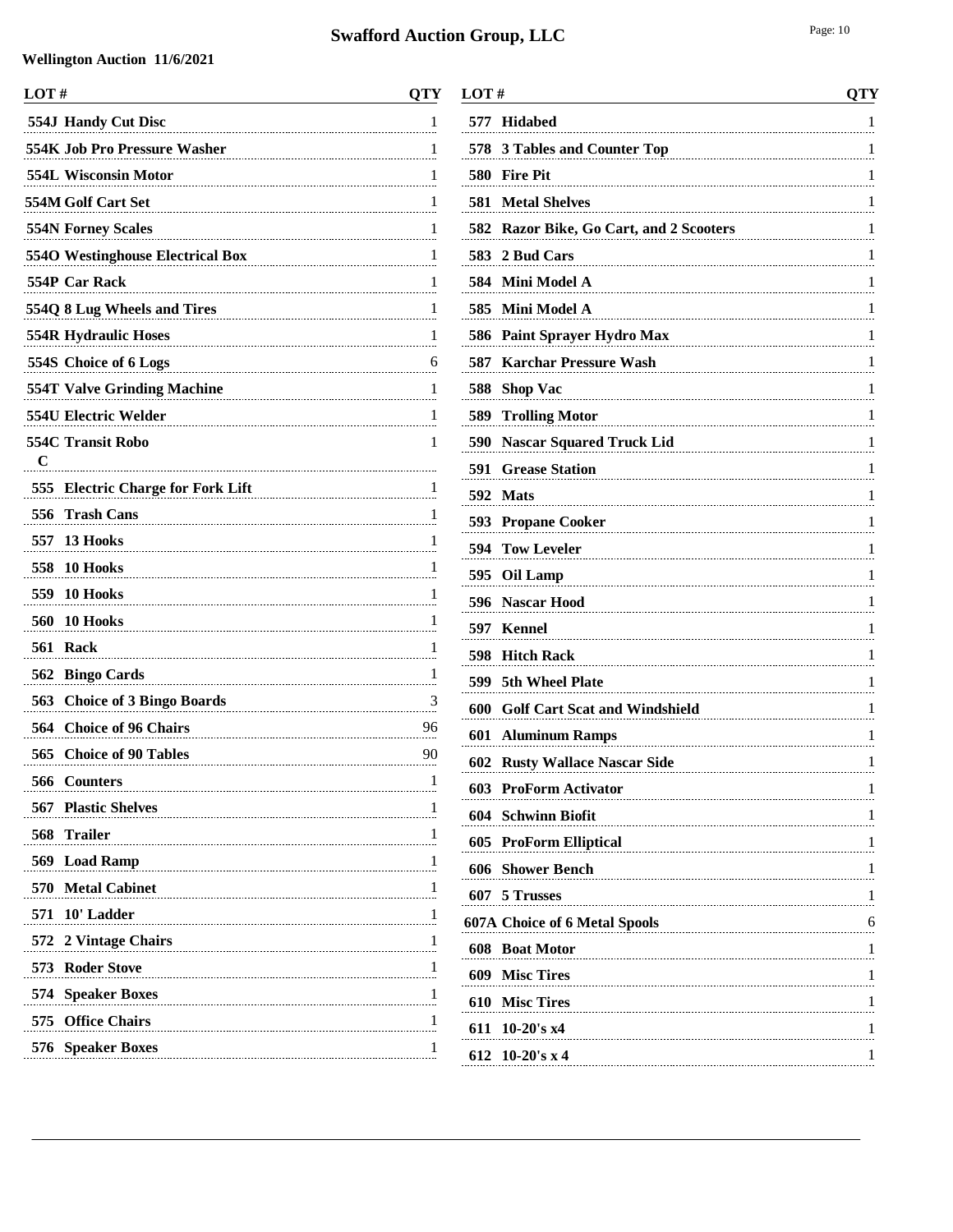| LOT# |                                                                                          | <b>QTY</b> |
|------|------------------------------------------------------------------------------------------|------------|
|      | 613 285/75R 24.5 x 4                                                                     | 1          |
|      | 614 11R 22.5's x 4                                                                       | 1          |
|      | 615 265/70R17 x 4                                                                        | 1          |
|      | 616 215/85R16 x 4                                                                        | 1          |
|      | 617 275/55 R20 x 3                                                                       | 1          |
|      | 618 235/75 R15 x 3                                                                       | 1          |
| 619  | 12' Aluminum Boat                                                                        | 1          |
| 620  | <b>Pelican Paddle Boat</b>                                                               | 1          |
|      | 621 2 Seesaws                                                                            | 1          |
|      | 622 2 Power Wheels Dune Rovers                                                           | 1          |
|      | 623 Power Wheels<br>Camaro and Hummer                                                    | 1          |
|      | 624 3 Bicycles                                                                           | 1          |
| 625  | <b>Merry Go Round</b>                                                                    | 1          |
| 626  | <b>Kid Toys</b>                                                                          | 1          |
|      | 627 Kettle Cart, Radio Flyer, Little<br><b>Tykes Tractor</b>                             | 1          |
| 628  | <b>Little Tykes Slide</b>                                                                | 1          |
|      | 629 2 Tricycles and Wagon                                                                | 1          |
| 630  | <b>Choice of 3 Antique Swings</b>                                                        | 3          |
| 631  | <b>3 Power Wheels</b>                                                                    | 1          |
|      | 632 3 Electric Rides<br>Motorcycle, Mater, and Golf Cart                                 | 1          |
| 633  | <b>Power Wheels</b><br>John Deere and Polaris Four Wheeler                               | 1          |
|      | <b>634 Rocking Horse</b>                                                                 | 1          |
|      | 635 Kitchen Set                                                                          | 1          |
|      | <b>636</b> Baseball Bats                                                                 | 1          |
|      | 637 12 in 1 Conversion Table                                                             |            |
|      | <b>638 Wheel Covers</b>                                                                  | 1          |
|      | 639 Wheels Covers and Lugs 1                                                             |            |
|      | <b>640 Chevy Wheel Covers</b>                                                            |            |
|      | <b>641 Truck Bed Tool Box</b>                                                            |            |
|      | 642 55 Gallon Drum Diesel                                                                | 1          |
|      | 643 Choice of 2 Claw Foot Tubs<br>$\begin{array}{c c c c c} 2 & 2 \\ \hline \end{array}$ |            |
|      | 644 Scale                                                                                |            |
|      | 645 Steele Ramps                                                                         | 1          |
|      |                                                                                          |            |

| LOT# |                                               | <b>QTY</b> |
|------|-----------------------------------------------|------------|
| 646  | <b>Fire Hydrant</b>                           | 1          |
| 647  | <b>Pallet of Bricks</b>                       | 1          |
| 648  | Wagon                                         | 1          |
| 649  | <b>Barrel Clamps</b>                          | 1          |
|      | 650 Dolly                                     | 1          |
| 651  | <b>Pallet of Block</b>                        | 1          |
|      | 652 Rake                                      | 1          |
|      | 653 6 File Cabinets                           | 1          |
| 654  | <b>Tow Hitch</b>                              | 1          |
| 655  | <b>3 Sprayer Tanks</b>                        | 1          |
| 656  | <b>Misc Steel</b>                             | 1          |
| 657  | USA #3 Antique Bell                           | 1          |
| 658  | <b>Pool Ladders and Slide</b>                 | 1          |
| 659  | <b>Donation Box</b>                           | 1          |
| 660  | <b>Sprayer, Ramps, and Misc</b>               | 1          |
| 661  | <b>Assorted Wood</b>                          | 1          |
| 662  | <b>Gas Cans</b>                               | 1          |
| 663  | <b>Gas Cans</b>                               | 1          |
| 664  | <b>Gas Cans</b>                               | 1          |
| 665  | 2 Wheel Barrels                               | 1          |
| 666  | Corvette                                      | 1          |
| 667  | <b>Misc Scrap</b>                             | 1          |
| 668  | Seeder                                        | 1          |
| 669  | <b>Seeder</b>                                 | 1          |
| 670  | <b>Basket and Hydraulic Cylinders</b>         | 1          |
| 671  | <b>Massey Ferguson Bucket Implement</b>       | 1          |
| 672  | <b>Jack Stand</b>                             | 1          |
|      | 673 Engines and Transmission<br>$\frac{1}{2}$ |            |
|      | 674 Dumpster                                  | 1          |
|      | 675 Fork Extender                             | 1          |
| 676  | <b>Angle Iron</b>                             | 1          |
| 677  | <b>Salvage Drums</b>                          | 1          |
| 678  | <b>Awning and Lights</b>                      | 1          |
|      | 679 5' Condor Rotary Cutter                   | 1          |
|      | 680 Flat Bed                                  | 1          |
| 681  | <b>Choice of 133 Rolls of Plaster</b>         | 133        |